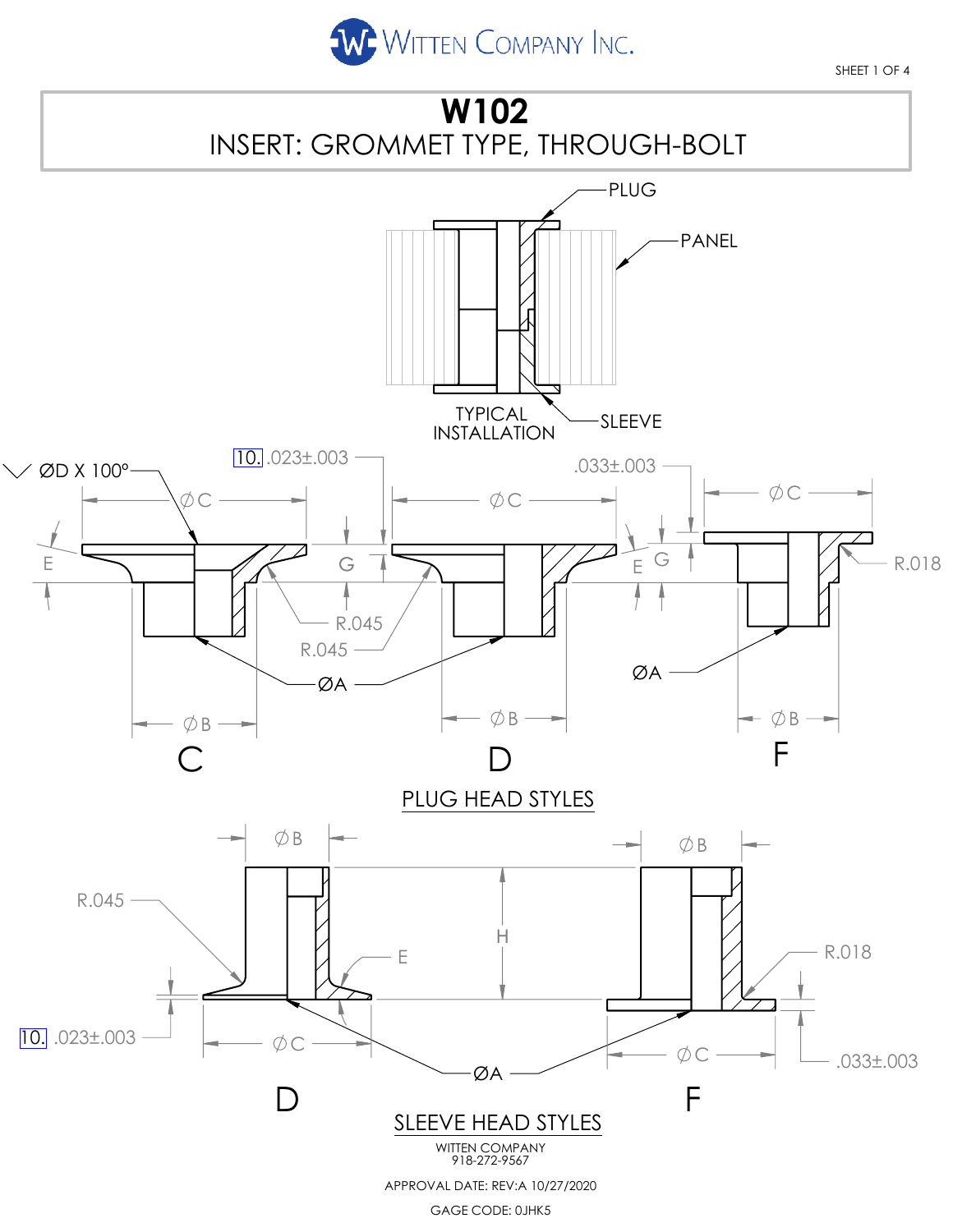

# **W102** INSERT: GROMMET TYPE, THROUGH-BOLT



| <b>SIZE</b> | ØA    | ØB    | ØС    | ØD   | F            | <b>INSTALLATION</b> |
|-------------|-------|-------|-------|------|--------------|---------------------|
| <b>CODE</b> | ±.003 | ±.003 |       |      |              | <b>HOLE</b> Ø       |
| 4           | .116  | .216  | .375  | .220 | $13^{\circ}$ | .228                |
| 6           | .144  | .278  | .500  | .274 | $13^\circ$   | .290                |
| 8           | .169  | .278  | .500  | .332 | $13^{\circ}$ | .290                |
| 10          | .194  | .309  | .625  | .382 | $13^\circ$   | .323                |
| 25          | .257  | .372  | .750  | .505 | $14^{\circ}$ | .390                |
| 31          | .318  | .466  | .875  | .632 | $14^{\circ}$ | .484                |
| 37          | .381  | .622  | 1.000 | .761 | $14^{\circ}$ | .640                |

#### **TABLE II**

| <b>MATL</b>  | <b>MATERIAL</b>                            | <b>FINISH</b>                  |  |  |
|--------------|--------------------------------------------|--------------------------------|--|--|
| <b>CODE</b>  |                                            |                                |  |  |
| $\mathbf{0}$ | AL ALLOY, GRADE 2024, TEMPER T4 OR T351    | ANODIZE PER MIL-A-8625 TYPE I, |  |  |
|              | PER SAE-AMS-QQ-A-225/6                     | <b>CLASS 1</b>                 |  |  |
| 6            | <b>CORROSION RESISTANT STEEL, TYPE 303</b> | PASSIVATE PER ASTM-A967        |  |  |
|              | <b>CRES PER ASTM A 582</b>                 |                                |  |  |
| 9            | CARBON STEEL PER ASTM A 108                | CAD PLATE PER SAE-AMS-QQ-P-    |  |  |
|              |                                            | 416, TYPE II, CLASS 2          |  |  |

NOTES:

1. DIMENSIONING AND TOLERANCING PRACTICES PER ASME Y14.5M-2018.

2. DIMENSIONAL LIMITS APPLY AFTER PLATING.

3. DEBURR AND BREAK ALL SHARP EDGES .005 - .015.<br>4. SURFACE TEXTURE: 125 MICROINCHES PER ASME B46.1-2019.<br>[5] 'C' HEAD STYLE IS AVAILABLE IN PLUG CONFIGURATION ONLY.

<u>T6.</u> REFER TO TABLE III TO SELECT PLUG/SLEEVE COMBINATION FOR A GIVEN PANEL THICKNESS.<br>7. THE W102 GROMMETS ARE SELF-RETAINED THROUGH A TELESCOPE FIT.

BE A SINGLE THROUGH HOLE DIAMETER IS USED FOR 03 SLEEVE LENGTH CODE.<br>[9] A SINGLE THROUGH HOLE DIAMETER IS USED FOR 04 SLEEVE LENGTH CODE IN 26 AND 28 SIZE CODES.<br>[10] PARTS SPECIFIED WITH A 31 OR 37 SIZE CODE HAVE A FLANG

WITTEN COMPANY 918-272-9567

#### APPROVAL DATE: REV:A 10/27/2020

#### GAGE CODE: 0JHK5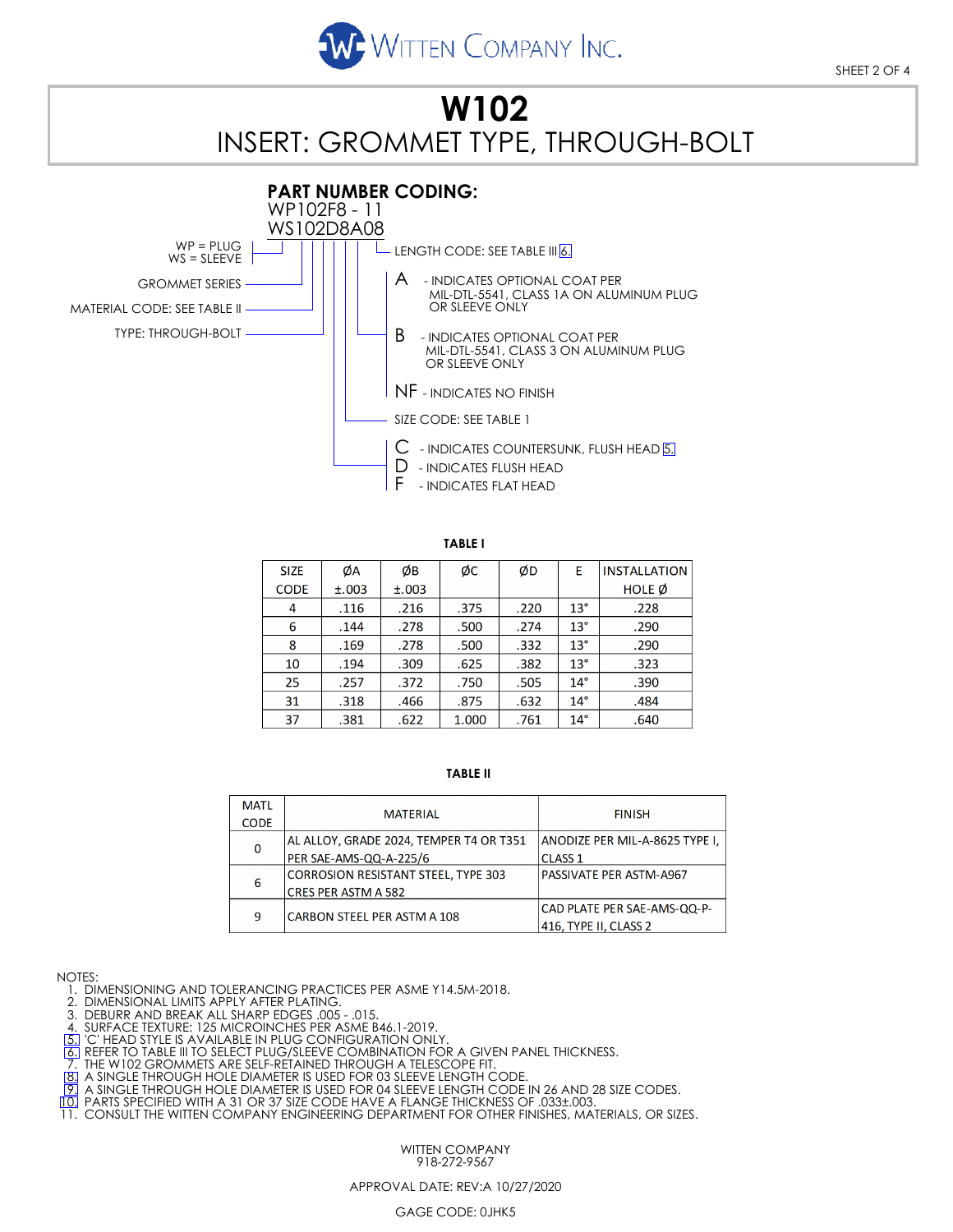

# **W102** INSERT: GROMMET TYPE, THROUGH-BOLT

### **TABLE III**

|                  | <b>PLUG</b>    |                  |      |           |                  |                  | <b>SLEEVE</b> |           |  |
|------------------|----------------|------------------|------|-----------|------------------|------------------|---------------|-----------|--|
| <b>PANEL</b>     |                | G+.000/-.010     |      |           |                  | H+.000/-.010     |               |           |  |
| <b>THICKNESS</b> | <b>LENGTH</b>  | <b>SIZE CODE</b> |      |           | <b>LENGTH</b>    | <b>SIZE CODE</b> |               |           |  |
| <b>MINIMUM</b>   | <b>CODE</b>    | 4,6,8,10         | 25   | 31,37     | <b>CODE</b>      | 4,6,8,10         | 25            | 31,37     |  |
| .188             | x              | .085             | .120 | <b>NA</b> | 03 8.            | .103             | .067          | <b>NA</b> |  |
| .250             | 0              | .085             | .120 |           | $04\overline{9}$ | .165             | .130          | <b>NA</b> |  |
| .266             | 01             | .101             | .136 |           |                  |                  |               |           |  |
| .281             | 1              | .116             | .151 |           |                  |                  |               |           |  |
| .297             | 11             | .132             | .167 | <b>NA</b> |                  |                  |               |           |  |
| .312             | 2              | .147             | .182 |           |                  |                  |               |           |  |
| .328             | 21             | .163             | .198 |           |                  |                  |               |           |  |
| .344             | 3              | .179             | .214 |           |                  |                  |               |           |  |
| .359             | 31             | .194             | .229 |           |                  |                  |               |           |  |
| .375             | 0              | .085             | .120 | .190      |                  |                  |               |           |  |
| .391             | 01             | .101             | .136 | .206      |                  | .290             | .255          |           |  |
| .406             | 1              | .116             | .151 | .221      |                  |                  |               | .185      |  |
| .422             | 11             | .132             | .167 | .237      | 06               |                  |               |           |  |
| .438             | 2              | .147             | .182 | .252      |                  |                  |               |           |  |
| .453             | 21             | .163             | .198 | .268      |                  |                  |               |           |  |
| .469             | 3              | .179             | .214 | .284      |                  |                  |               |           |  |
| .484             | 31             | .194             | .229 | .299      |                  |                  |               |           |  |
| .500             | 0              | .085             | .120 | .190      |                  | .415             | .380          | .310      |  |
| .516             | 01             | .101             | .136 | .206      |                  |                  |               |           |  |
| .531             | 1              | .116             | .151 | .221      |                  |                  |               |           |  |
| .547             | 11             | .132             | .167 | .237      |                  |                  |               |           |  |
| .562             | $\overline{2}$ | .147             | .182 | .252      | 08               |                  |               |           |  |
| .578             | 21             | .163             | .198 | .268      |                  |                  |               |           |  |
| .594             | 3              | .179             | .214 | .284      |                  |                  |               |           |  |
| .609             | 31             | .194             | .229 | .299      |                  |                  |               |           |  |
| .625             | 0              | .085             | .120 | .190      |                  | .540             | .505          | .435      |  |
| .641             | 01             | .101             | .136 | .206      |                  |                  |               |           |  |
| .656             | 1              | .116             | .151 | .221      |                  |                  |               |           |  |
| .672             | 11             | .132             | .167 | .237      | 10               |                  |               |           |  |
| .688             | 2              | .147             | .182 | .252      |                  |                  |               |           |  |
| .703             | 21             | .163             | .198 | .268      |                  |                  |               |           |  |
| .719             | 3              | .179             | .214 | .284      |                  |                  |               |           |  |
| .734             | 31             | .194             | .229 | .299      |                  |                  |               |           |  |
| .750             | 0              | .085             | .120 | .190      |                  | .685             | .630          | .560      |  |
| .766             | 01             | .101             | .136 | .206      |                  |                  |               |           |  |
| .781             | 1              | .116             | .151 | .221      |                  |                  |               |           |  |
| .797             | 11             | .132             | .167 | .237      | 12               |                  |               |           |  |
| .812             | 2              | .147             | .182 | 252       |                  |                  |               |           |  |
| .828             | 21             | .163             | .198 | .268      |                  |                  |               |           |  |
| .844             | 3              | .179             | .214 | .284      |                  |                  |               |           |  |
| .859             | 31             | .194             | .229 | .299      |                  |                  |               |           |  |
| .875             | 0              | .085             | .120 | .190      |                  | .790             | .755          | .685      |  |
| .891             | 01             | .101             | .136 | .206      |                  |                  |               |           |  |
| .906             | 1              | .116             | .151 | .221      | 14               |                  |               |           |  |
| .922             | 11             | .132             | .167 | .237      |                  |                  |               |           |  |
| .938             | 2              | .147             | .182 | .252      |                  |                  |               |           |  |
| .953             | 21             | .163             | .198 | .268      |                  |                  |               |           |  |
| .969             | 3              | .179             | .214 | .284      |                  |                  |               |           |  |
| .984             | 31             | .194             | .229 | .299      |                  |                  |               |           |  |

WITTEN COMPANY 918-272-9567

APPROVAL DATE: REV:A 10/27/2020

GAGE CODE: 0JHK5